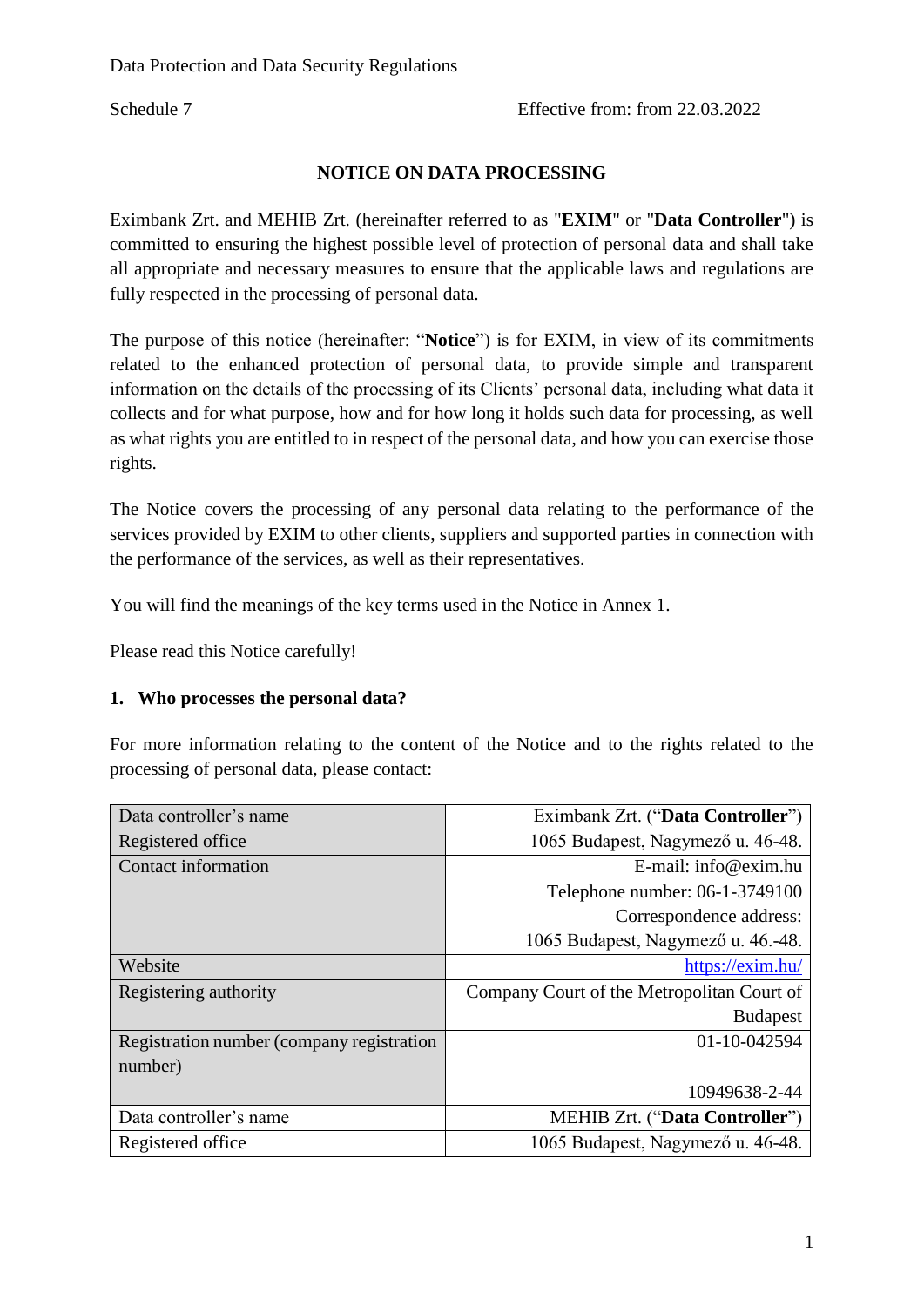| Contact information                       | $E$ -mail: info@exim.hu                    |
|-------------------------------------------|--------------------------------------------|
|                                           | Telephone number: 06-1-3749100             |
|                                           | Correspondence address:                    |
|                                           | 1065 Budapest, Nagymező u. 46.-48.         |
| Website                                   | https://exim.hu/                           |
| Registering authority                     | Company Court of the Metropolitan Court of |
|                                           | <b>Budapest</b>                            |
| Registration number (company registration | 01-10-042595                               |
| number)                                   |                                            |
|                                           | 10949621-2-44                              |

#### **2. Data Protection Officer**

In order to provide for the protection of personal data, EXIM appoints a data protection officer, whose contact details are as follows:

| Name           | Dr. Csilla Fejér                   |
|----------------|------------------------------------|
| Postal address | 1065 Budapest, Nagymező u. 46.-48. |
| E-mail address | info@exim.hu                       |

If you have any questions or requests regarding the protection of personal data, please contact the EXIM Data Protection Officer.

#### **3. What data do we process? For what purpose? On what legal grounds?**

The collection and processing of our Clients' personal data is essential in order for us to provide the services defined in Act XLII of 1994 on the Magyar Export-Import Bank Részvénytársaság (Hungarian Export-Import Bank Corporation) and the Magyar Exporthitel Biztosító Részvénytársaság (Hungarian Export Credit Insurance Corporation) (hereinafter: Exim Act), or any of our other services, and in order for us to comply with our legal obligations and to enforce our legal claims arising from the EXIM Act or from other statutory regulations or mandatory regulatory guidelines containing stipulations that are relevant to EXIM. We also process the personal data of our Clients in the interest of being able to respond to and fulfil any enquiries or requests.

We process the personal data of our Clients only in accordance with the original purpose of data collection, and we do not use such data for further any additional, secondary purposes. EXIM shall collect, use, store or process the personal data of its Clients for the following purposes:

a) *responsible, effective and efficient business management, with special respect to the following activities:*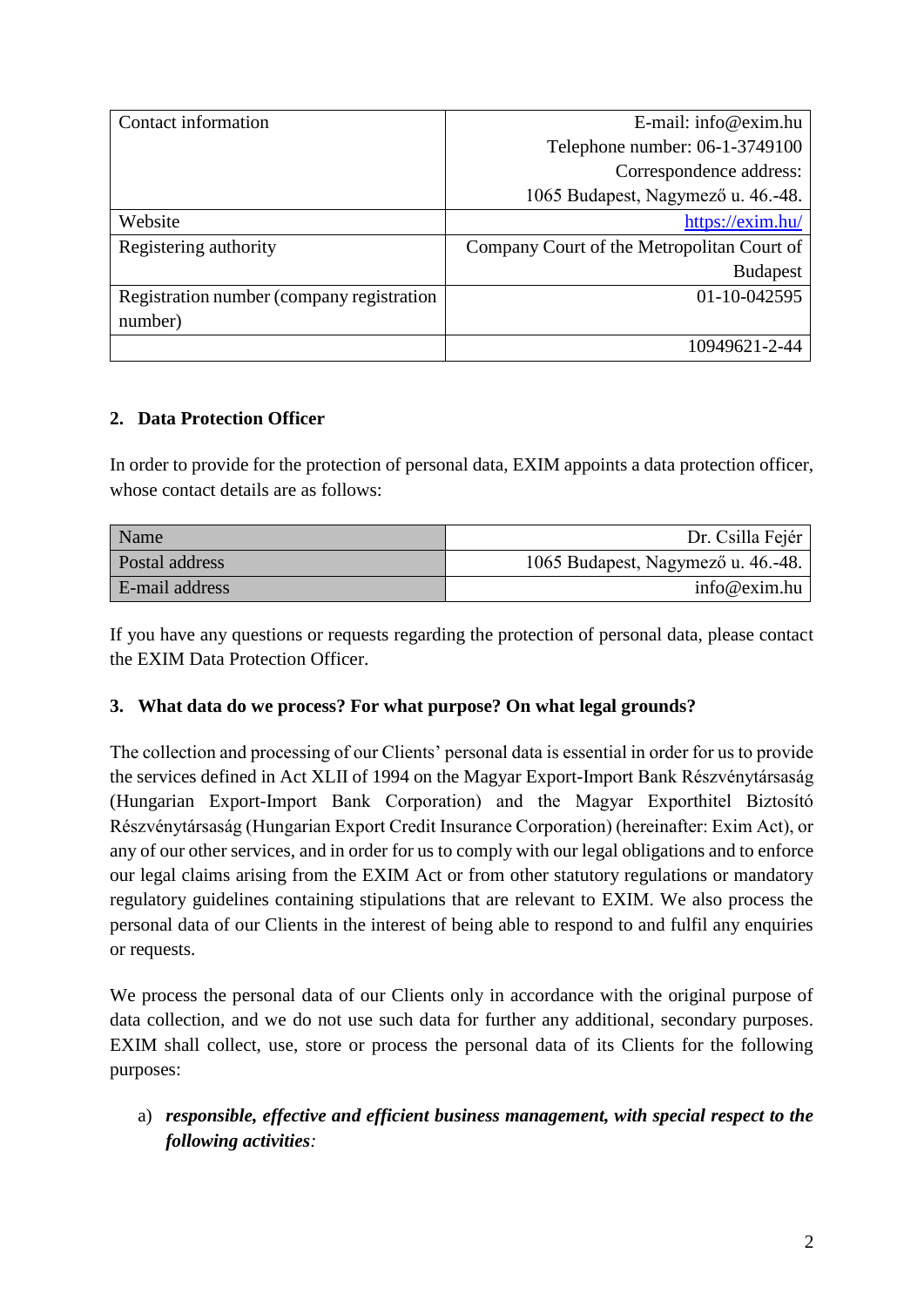- a. the pre-contract assessment of clients, the fulfilment of the contract signed or to be signed with clients, suppliers or supported parties, the performance of financial transactions, maintaining contact with clients and other contractual partners, fulfilling requests for further information submitted by clients, suppliers or supported parties, or for enforcing their legal claims;
- b. nurturing business and client relationships, managing system-level usernames and passwords, maintaining and expanding existing contacts with clients, suppliers and supported parties, and for statistical and scientific purposes;
- c. implementing business processes, organisational and asset management, conducting internal audits and inspections, carrying out financial and accounting tasks, processing management reports and reviews;
- d. for security reasons, in particular for asset protection reasons, and in order to identify the data subjects, clients or suppliers and determine their access rights;
- e. for pursuing the legitimate interests of EXIM or a third party;
- f. fulfilment of legal obligations.

## b) *supporting of activities related to the security of the operation of the financial intermediary system, including the following activities:*

- a. identifying, preventing and investigating activities that may have a negative effect on EXIM, including, in particular, any misuse of EXIM's products, services or facilities, (ii) any illegal or otherwise detrimental activity, or (iii) any violation of the (legal) regulations;
- b. preventing, deterring or detecting a criminal offence or misconduct planned or committed against the financial intermediation system, EXIM, the data subjects or the employees;
- c. operating security and alerting systems used by the participants in the financial intermediation system; or
- d. for the performance of legal obligations, especially with respect to obligations related to the prevention of money laundering and terrorism.

You will find comprehensive essential information regarding the processing of personal data concerning clients, categorised by data processing purpose, and in particular on the legal bases used, in Annex 2 of the Notice.

#### **4. How long will we retain your data for?**

The data collected for the purposes specified in this Notice in the interest of achieving EXIM's legitimate business objectives may only be processed for the period required for the data processing.

The data processed in order to establish and maintain the contract between EXIM and the Clients, and to provide EXIM's services to the Clients, shall be processed by EXIM until the claims stemming from the said contractual relationship have expired, and the personal data required for the adequate processing of complaints of our clients shall be processed for the time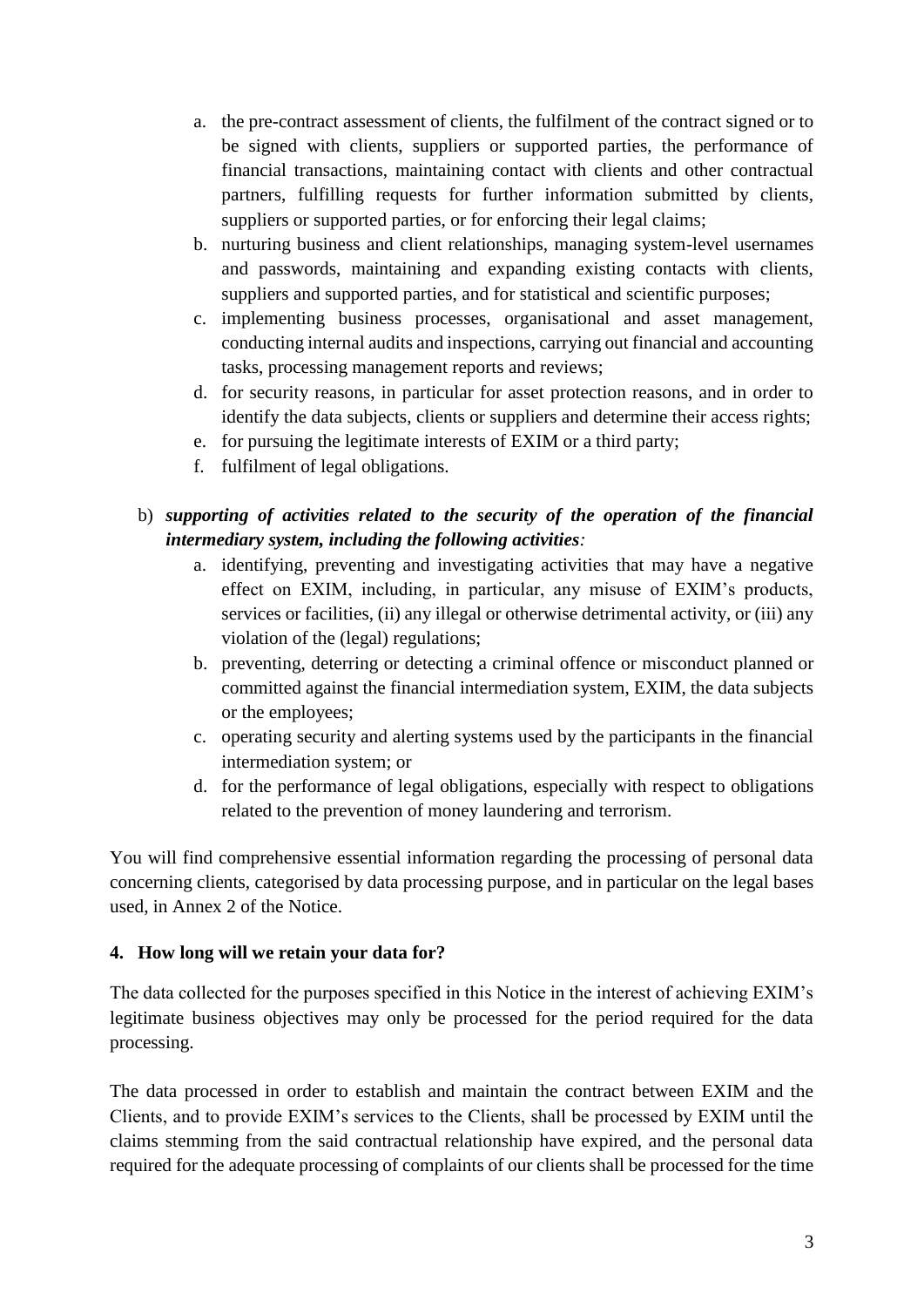required by Act CCXXXVII of 2013 on Credit Institutions and Financial Enterprises ("Credit Institutions Act") [a](https://net.jogtar.hu/jogszabaly?docid=A1400088.TV#lbj0id667d)nd Act LXXXVIII of 2014 on the Insurance Activities, in both cases, 5 (five) years.

In the case of data processing required in interests of the security of the financial intermediation system under Act LIII of 2017 on the prevention and combating of money laundering and terrorist financing (AML Act), the personal data required for customer identification and risk assessment shall be processed for 8 (eight) years as required by the AML Act; in the case of data processing that ensures the transparency required by Act CXCVI of 2011 on National Assets (National Assets Act), we process personal data required for client due diligence and personal data required for risk assessment, for the 8 (eight) years as required by the AML Act, taking into account the AML Act referred to by the National Assets Act.

In the case of accounting documents, the period of retention shall be 8 years from the close of the business year.

In the case of data processing based on consent, the personal data shall be processed until the consent is withdrawn, or until the purpose defined in the relevant statutory instrument has been fulfilled. Withdrawal of consent shall not affect the lawfulness of the Data Processing that was based on the consent prior to its withdrawal.

You can inform yourself in detail about the retention periods assigned to each data processing purpose in Annex 2 of this Notice. If the said annex specifies the limitation period of the enforceability of a claim as the period of data processing, this means that in the event of an act interrupting the limitation period, the period of processing the personal data shall recommence and shall be extended to the new expiry data of the limitation period.

### **5. Who has access to the personal data?**

EXIM shall take appropriate organisational and technical measures to protect the personal data. The personal data may only be accessed by authorised members of our staff with appropriate access rights, based on the principle of necessary access, to the extent permitted by the applicable law and necessary for the performance of their duties.

We take all necessary measures to protect the personal data of our Clients and to prevent unauthorised access, alteration, transmission, disclosure, deletion or destruction, accidental destruction or damage, and its becoming inaccessible due to changes in the technology used.

Accordingly, we apply, inter alia, various access rights to the data, which ensures that the data can only be accessed by an authorised person who needs to know the data in order to fulfil his or her obligation arising from his or her job.

### **6. Data processing and outsourcing**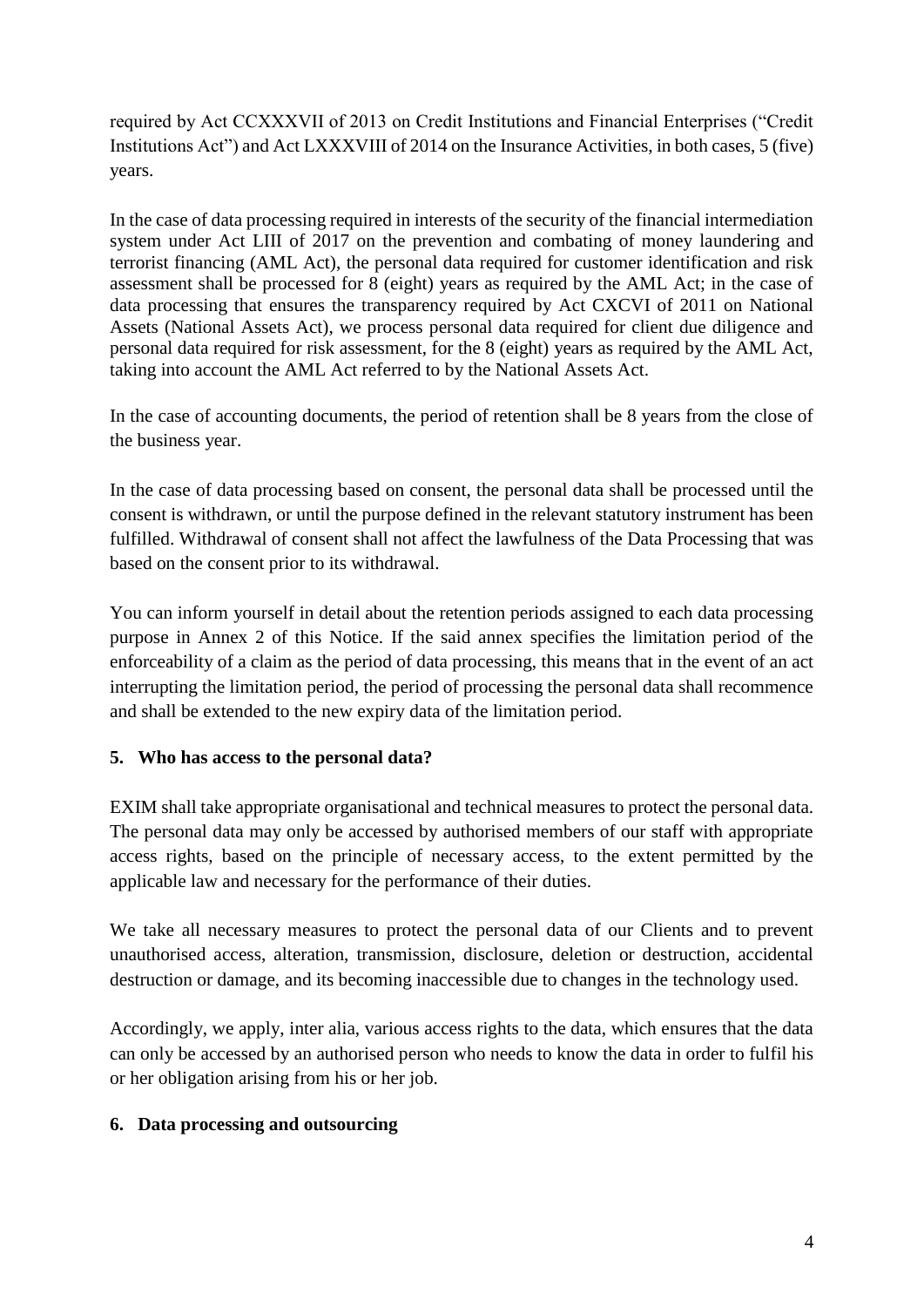When processing our Clients' personal data, it may prove necessary to share the data with other persons. Such persons may be, for example, a government agency, an authority or agencies performing government tasks, the courts of Hungary, etc., to whom the transfer of data is necessary in order for us to fulfil our legal obligations.

In order to facilitate the provision of certain services or the performance of certain activities, EXIM uses the services of third parties (e.g. IT services, performance of operation-related tasks, etc.), and these third parties ("**processors"**) process personal data under a contract concluded with EXIM, on behalf of EXIM and for a specific purpose defined by us.

In the course of their activities, the processors may, in certain cases, access and become familiar with the personal data of our Clients. In these cases, EXIM takes appropriate organisational and technological measures in the interest of protecting personal data, and requires its processors to implement similar measures.

EXIM may, based on its authorisation granted under Section 68 of the Credit Institutions Act and Section 90 of the Insurance Act, outsource any activity related to its business activity, in the course of which data management or data processing is implemented, subject to observance of the rules on data protection.

Further information on the transfer of personal data in the context of data processing and outsourcing and on the recipients of the transferred data is available in the annex of the Data protection and data security regulation, and more information on the outsourcers is available in the Schedule of the Business Regulations, both of which can be accessed under the https://exim.hu/szabalyzatok-kondiciok menu. Your personal data is typically transferred to the following recipients:

- a) parties providing IT system support services;
- b) service providers performing data storage, archiving, filing and destruction services;
- c) legal representatives, lawyers;
- d) parties providing posting, delivery and document handling services;
- e) printing service providers producing accounting documents and information brochures;
- f) companies executing payment services;
- g) collection agencies and executors.

The data transfer required for performing the activity outsourced under Section 164 of the Credit Institutions Act shall not constitute a breach of banking secrets for the party performing the outsourced activity or the processor engaged by it.

#### **7. Data transfer abroad**

In the course of processing our Clients' personal data, in certain cases it may be necessary to transfer the data to a third country outside the European Economic Area ("**EEA**"), or to an international organisation. In order to fulfil its commitment for the protection of personal data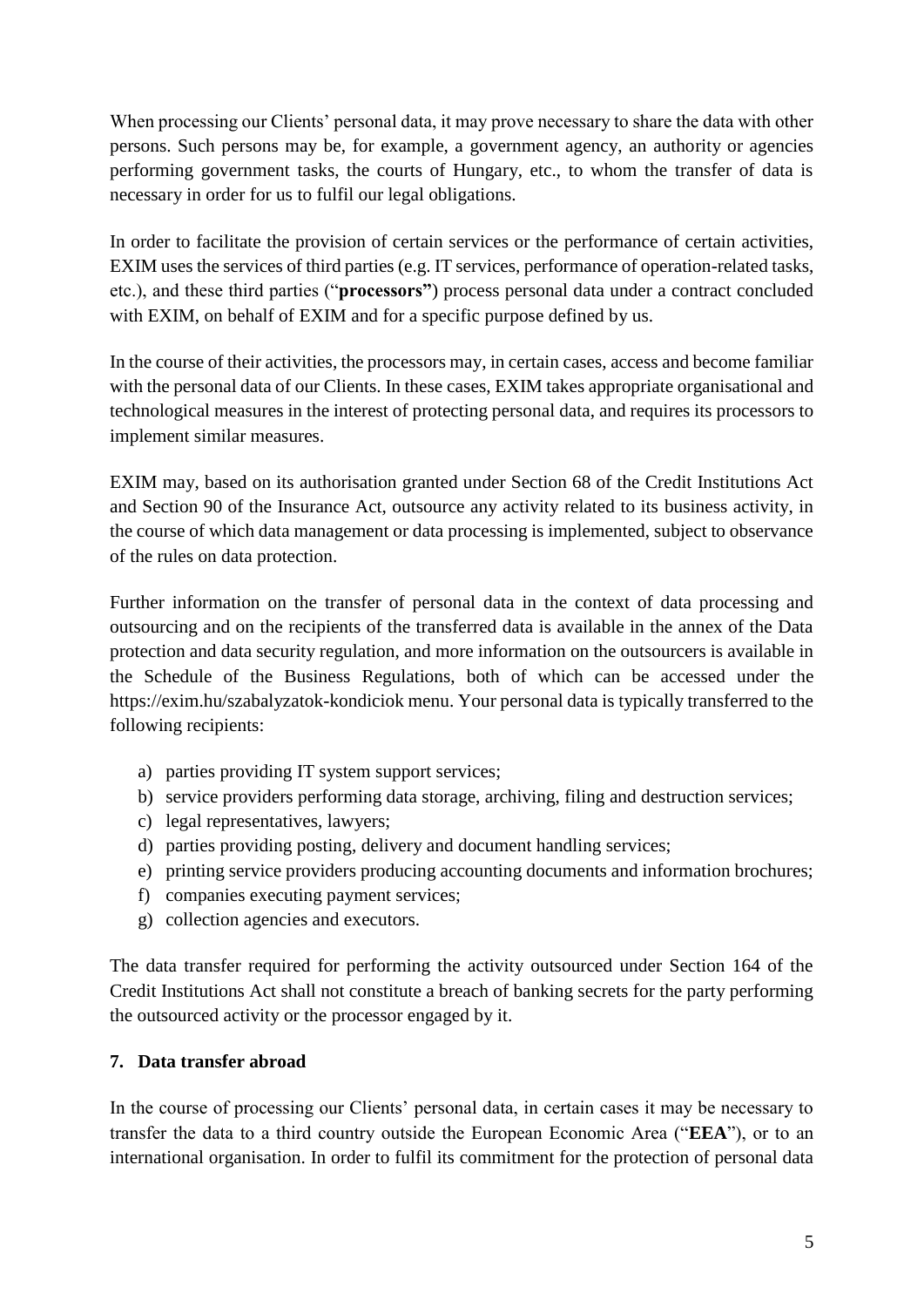and the related obligations, EXIM takes the measures required to ensure an adequate level of protection of personal data transferred abroad.

We will transfer the data of our Clients to a third country outside the EEA if the European Commission has determined in a decision that the country concerned provides an adequate level of protection for personal data ("**Adequacy Decision**").<sup>1</sup>

In the absence of an adequacy decision, we shall apply the General Data Protection Regulation<sup>2</sup> issued by the European Commission when transferring data to any organisation outside the EEA.

Further information on our data transfers abroad can be requested from the Data Protection Officer.

## **8. Joint data processing<sup>3</sup>**

Certain purposes for the processing of our Clients' personal data and the means used in the processing are defined jointly by EXIM and […]. The security of the personal data is a priority for both EXIM and […] in the course of such joint processing of personal data, which is why we have set down in an agreement how our obligations and responsibilities are to be divided to ensure adequate protection of the personal data.

In the case of joint processing, the rights set out in section 9 below may be exercised against each controller independently of the aforementioned agreement. You can obtain further details regarding the substance of the agreement from the Data Protection Officer, whose contact details are specified above.

# **9. Your rights**

1

In accordance with applicable statutory regulations on data protection, you are entitled – subject to certain conditions – to:

(i) request access to your personal data;

(ii) request rectification of your personal data;

(iii)request erasure of your personal data;

(iv)request restriction of your personal data;

(v) request data portability;

(vi)object to the management of your personal data; or

(vii)withdraw your consent to data management.

EXIM will notify you without undue delay, but no later than within one month of receipt of the request to exercise the rights contained in this section, of any measures taken in response to

<sup>1</sup> Andorra, Argentina, Faroe Islands, Guernsey, Israel, Jersey, Canada, Isle of Man, Switzerland, Uruguay, USA (in case of Ptivacy Shield certification), New Zealand

<sup>&</sup>lt;sup>2</sup> [http://eur-lex.europa.eu/legal-content/HU/TXT/PDF/?uri=CELEX:32010D0087&from=en](http://eur-lex.europa.eu/legal-content/HU/TXT/PDF/?uri=CELEX:32010D0087&amp;from=en) [http://eur-lex.europa.eu/legal-content/HU/TXT/PDF/?uri=CELEX:32004D0915&from=EN](http://eur-lex.europa.eu/legal-content/HU/TXT/PDF/?uri=CELEX:32004D0915&amp;from=EN)

 $\frac{1}{3}$  Applicable in the case of joint data processing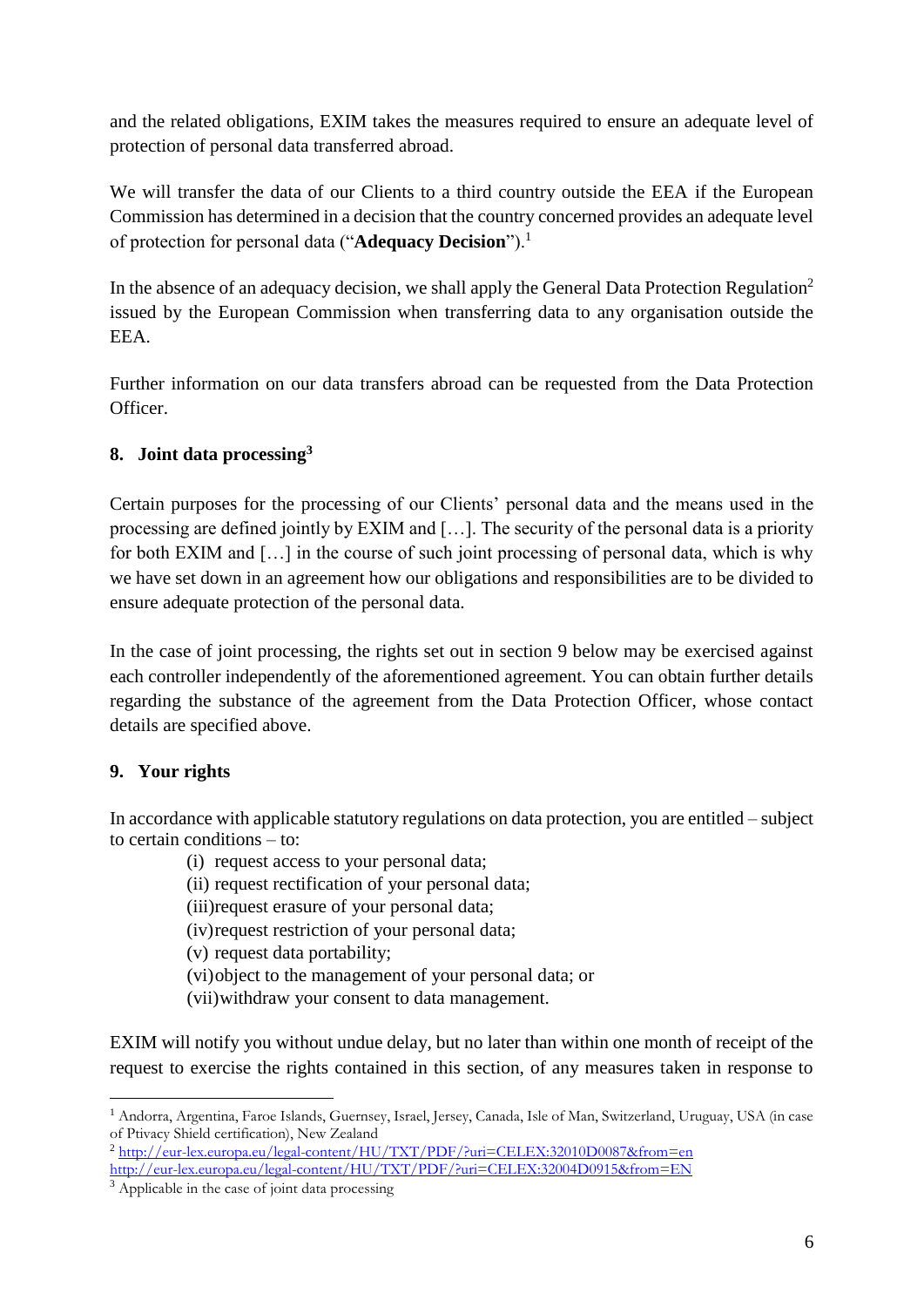your request. In view of the complexity of your request and the number of your requests, that period may be extended by a further two months if necessary. We will inform you of any such deadline extension within one month of receipt of the request, together with the reasons for the delay. If you have submitted your request electronically, we will where possible provide the information electronically, unless you request otherwise.

In the event that EXIM fails to take measures in response to your submitted request for any reason, we will promptly, but no later than one month after receipt of the request, provide you with information on the reasons for our not taking these measures and about where you can turn with your complaint and what other legal remedies you are entitled to.

The information provided on the basis of the requests related to the rights under this section, as well as the fulfilment of the request, is free of charge for you. Please note, however, that if your request is manifestly unfounded or, in particular due to its repetitive nature, excessive, we may charge an appropriate administrative fee for complying with your request, or we may refuse to take action in response to your request. Repeated requests are requests that are submitted in the same matter within three (3) months of each other.

In the event that there is reasonable doubt as to the identity of the natural person submitting the request to exercise the rights under this section, we may ask you to provide additional information necessary for confirming your identity.

To ensure the full exercise of your rights, EXIM shall inform any such recipient of any rectification, erasure or data-processing restriction as per the rights under this section to whom or to which we have communicated your personal data, unless this proves impossible or would require disproportionately large expenditure in terms of manpower and/or time. At your request, we will provide you with specific information about these recipients.

### **9.1. Right to access**

You may request EXIM to provide you with information as to whether it is processing your personal information. If you do, we will provide you with the following information:

- purpose(s) of the Processing;
- the categories of the Personal Data processed;
- the categories of Recipients to whom your personal information has been or will be disclosed;
- if assessable (e.g. there is data storage), the planned period of storage of the personal data, or if the planned period as regards the exercising of the right to access cannot be determined at the time of providing the information, then the criteria for determining this period;
- your rights to rectification, erasure, restriction and objection;
- your right to lodge a complaint with the supervisory authority;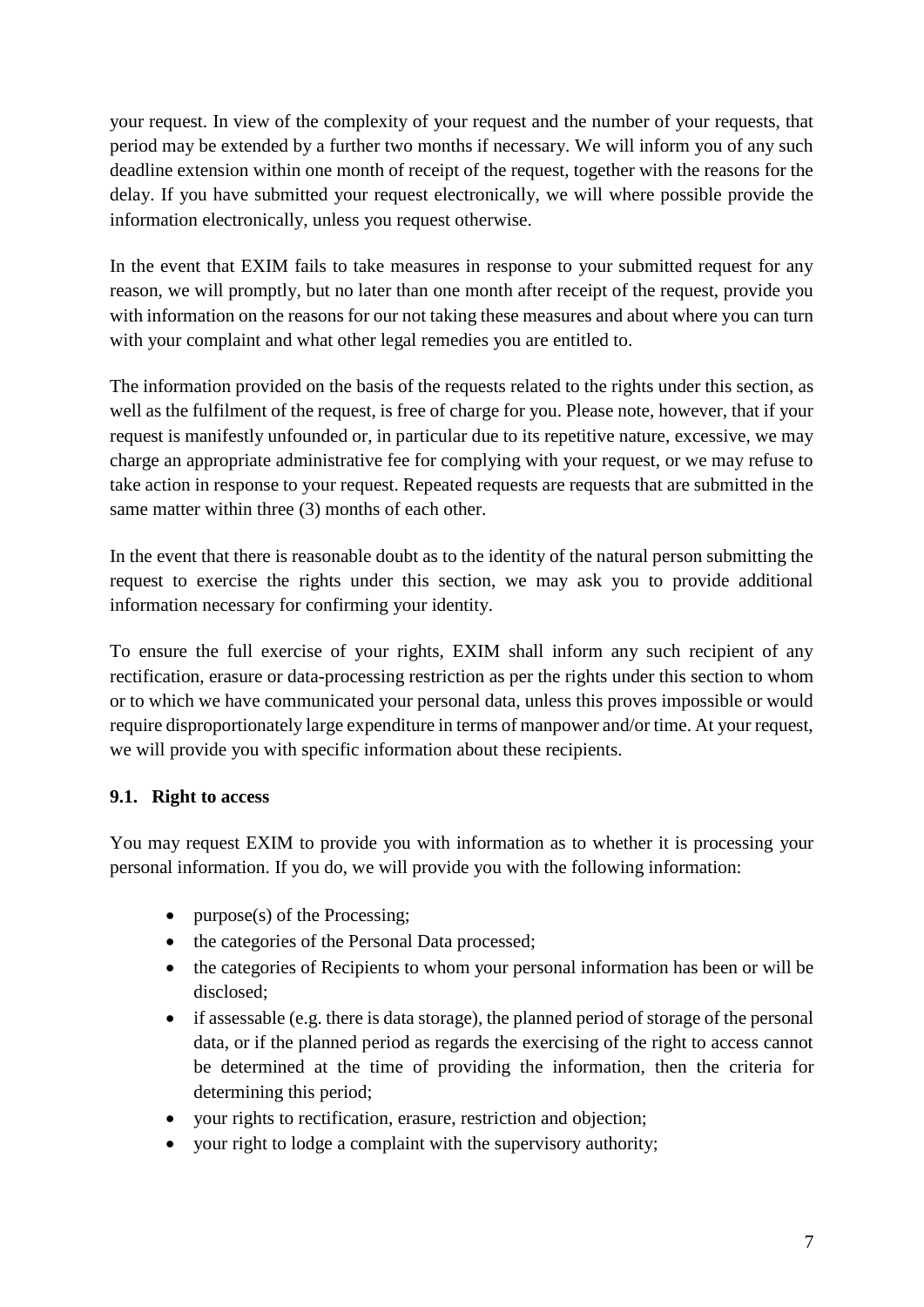- if the personal data has not been collected from you, all available information on the source of the personal data;
- whether automated decision-making has taken place or not, and in the case of automated decision-making, understandable information about the logic used and how important automated decision-making is and what the expected consequences are for you.

If your personal data is transferred to a third country or international organisation, you have the right to be informed about the guarantees of the transfer.

Upon request, we will provide you with a copy of the personal data we process. We may charge a fee any additional copies based on the administrative costs involved. If you have submitted your request to exercise the right described in this subsection electronically, we will provide you with a copy of your personal data in electronic format by email, unless you request otherwise.

### **9.2. Right to rectification**

You may request that any inaccurate personal data of yours processed by EXIM be corrected without delay, or that any personal data of yours that is incomplete for the purpose of Data Processing be supplemented.

### **9.3. Right to erasure**

You may request that EXIM erase personal data processed about you without delay if:

- the Personal Data is no longer required for the purpose for which we originally processed it;
- in the case of Data Process based on consent, if you have withdrawn your consent and there is no other legal basis for the Data Processing;
- you successfully object to the processing of your Personal Data in accordance with section 9.6 of this Notice and there is no legitimate reason for the Data Processing that takes priority over this;
- the processing of Personal Data was unlawful;
- the Personal Data must be erased in order to comply with a legal obligation under EU law or the law of a Member State that is applicable to EXIM.

We are obliged to comply with your request without delay if the conditions are met.

You may not exercise your right under this subsection if the Data Processing is necessary:

• for the purpose of the exercise of the right to freedom of expression and information;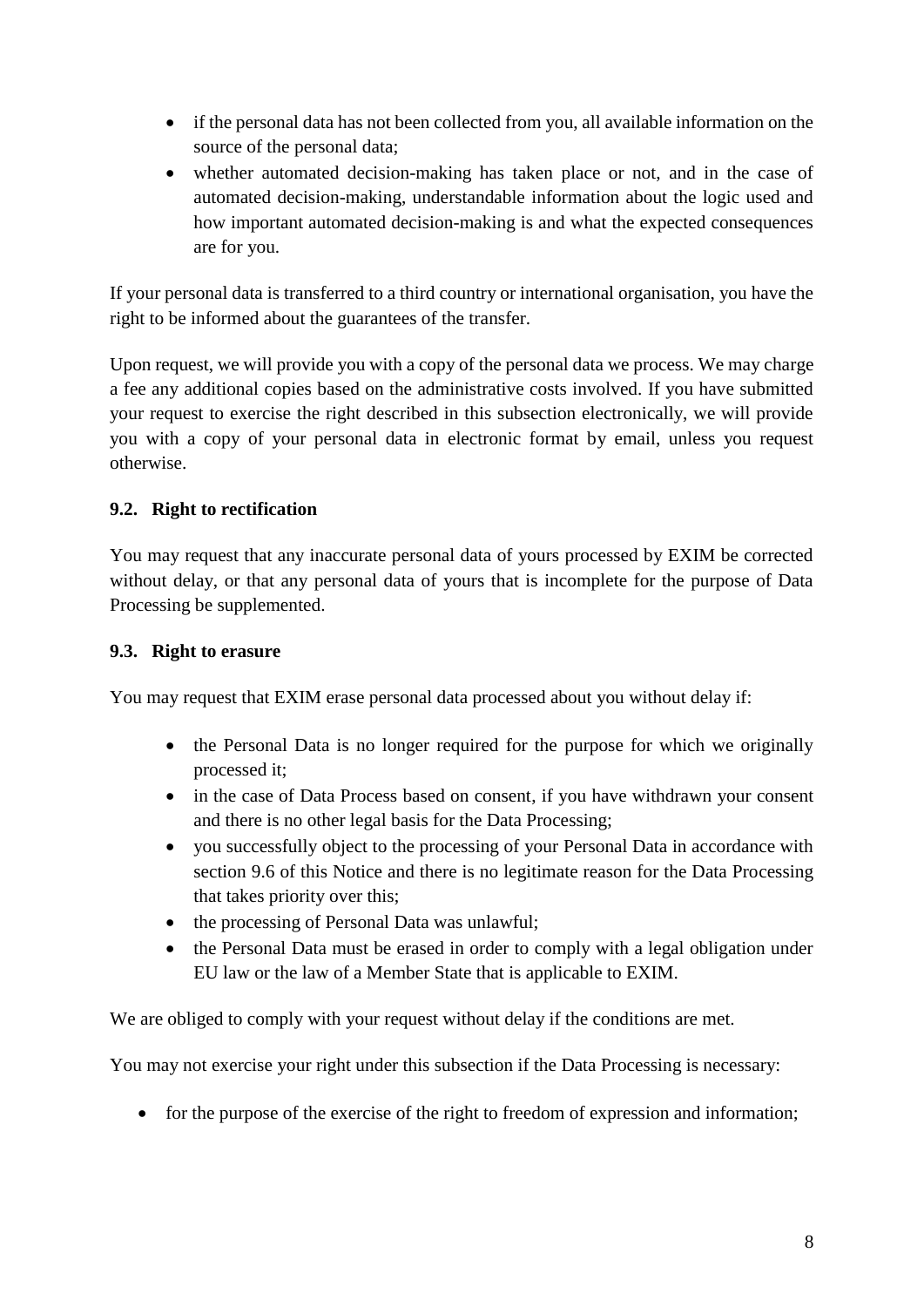- for the purpose of fulfilling an obligation under EU or Member State law applicable to EXIM requiring the processing of the Personal Data, or of performing a task carried out in the public interest or in the context of the exercise of public authority vested in EXIM;
- on the grounds of public interest in the field of public health:
- for the purpose of archiving in the public interest, for scientific or historical research purposes or for statistical purposes, where the right referred to in this subparagraph would be likely to make such processing impossible or to seriously jeopardise it; or
- for the establishment, exercise or defence of legal claims.

### **9.4. Right to restriction of processing**

You are entitled to require us to restrict the Data Processing at your request if any of the following applies:

- You dispute the accuracy of the Personal Data, in which case the restriction shall apply to the period of time that allows EXIM to verify the accuracy of the Personal Data;
- the Data Processing is illegal and you object to the erasure of the Personal Data and instead request a restriction of its use;
- EXIM no longer needs the Personal Data for the purpose of Data Processing, but you require it for the establishment, exercise or defence of legal claims; or
- You have successfully objected to the Data Processing; in this case, the restriction shall apply for the period until which it is determined whether the legitimate reasons of EXIM take precedence over your legitimate reasons.

In the event of a successful objection under this subsection, we may process the Personal Data affected by the restriction, with the exception of storage, only with your consent or for the purpose of the establishment, exercise or defence of legal claims or for the protection of the personal rights of others, or if doing so is in the substantive public interest of the European Union or one of its Member States.

If the processing of your personal data is under a restriction, we will inform you in advance of the existence of the restriction on the Data Processing.

### **9.5. Right to data portability**

In the following cases, you are entitled to receive the Personal Data relating to you that has been provided to us in a structured, commonly used and machine-readable format, and to request that this Personal Data be transferred to another Data Controller:

- the Data Processing is based on your consent or is necessary for the performance of a contract to which you are a party or to take steps at your request prior to the conclusion of the contract; and
- the Data Processing takes place by automated means.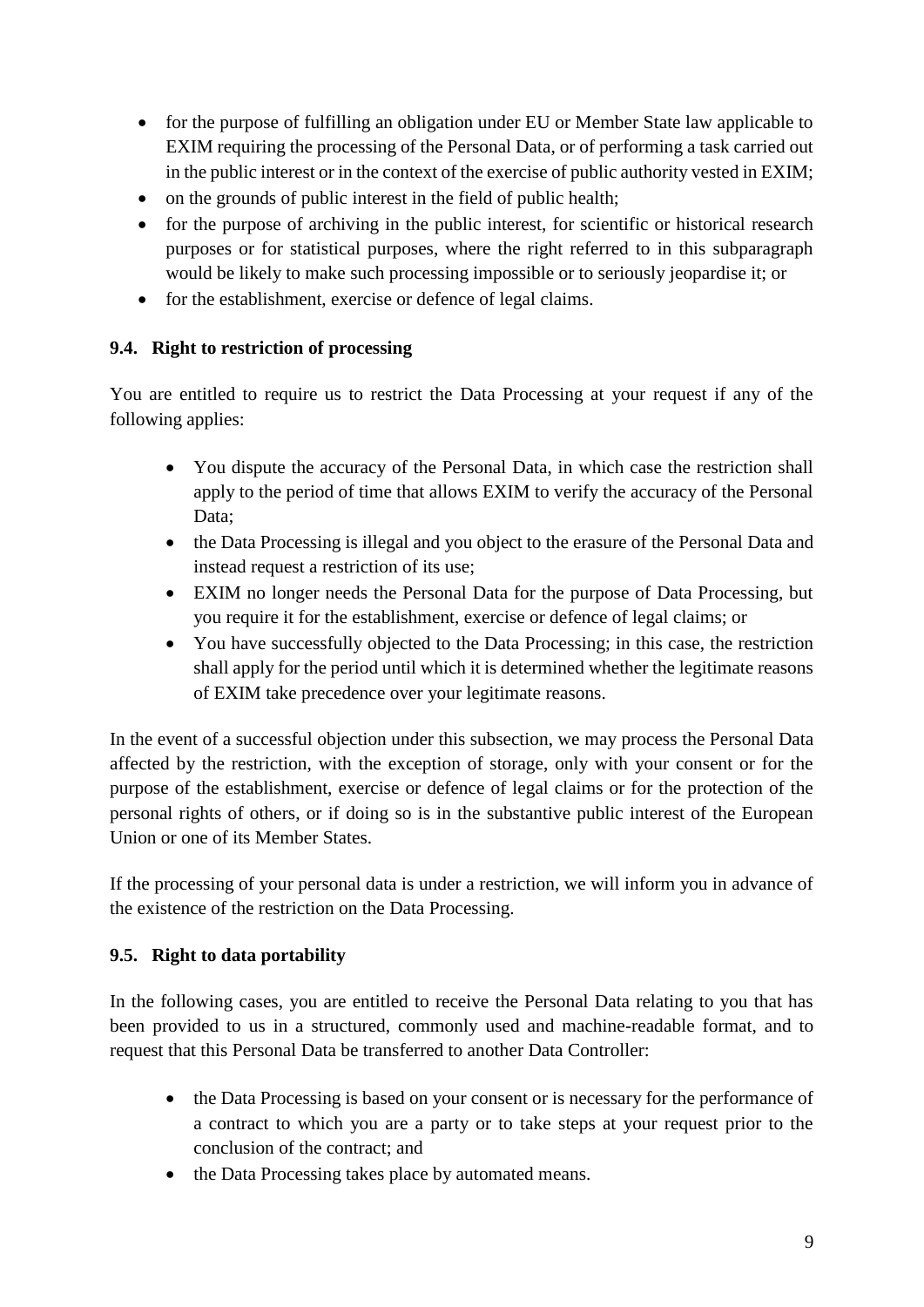The exercise of the right to data portability may not infringe the right to erasure described in section 9.3 of the Notice. The right referred to may not be exercised if the Data Processing is necessary for the performance of a task carried out in the public interest or in the exercise of the public authority vested in EXIM.

Nothing in this subsection shall prejudice the rights and freedoms of others.

# **9.6. Right to object**

You have the right to object at any time, for reasons related to your situation, to the processing of your Personal Data that is otherwise necessary for the performance of a task in the public interest or in the exercise of the public authority vested in EXIM or is in the legitimate interests of EXIM or a third party. In this case, we may not continue to process the Personal Data, unless we can prove that the Processing is justified by compelling legitimate reasons which take precedence over your interests, rights and freedoms or which relate to the establishment, exercise or defence of legal claims.

If the processing of Personal Data is for scientific and historical research or statistical purposes, you have the right to object to the processing of the Personal Data concerning you for reasons related to your own situation, unless the Processing is necessary for the performance of a task conducted in the public interest.

## **9.7. Rights related to automated decision-making**

EXIM does not make decisions based on automated data processing.

### **9.8. Right to withdraw consent**

If the data processing is based on your consent, you have the right to withdraw your consent at any time. Withdrawal of consent shall not affect the lawfulness of the Data Processing that was based on the consent prior to its withdrawal. EXIM will ensure that you can withdraw your consent in the same simple way as you gave it.

# **10. Method of exercising the rights relating to the protection of personal data**

You may exercise your rights relating to personal data protection as set out in this Notice at EXIM's head office, either in person or through an authorised representative, in a letter sent to the data protection officer, by calling the number 06-1-3749100 on working days between 8.00 and 17.00 hours, or in an e-mail sent to the info@exim.hu e-mail address.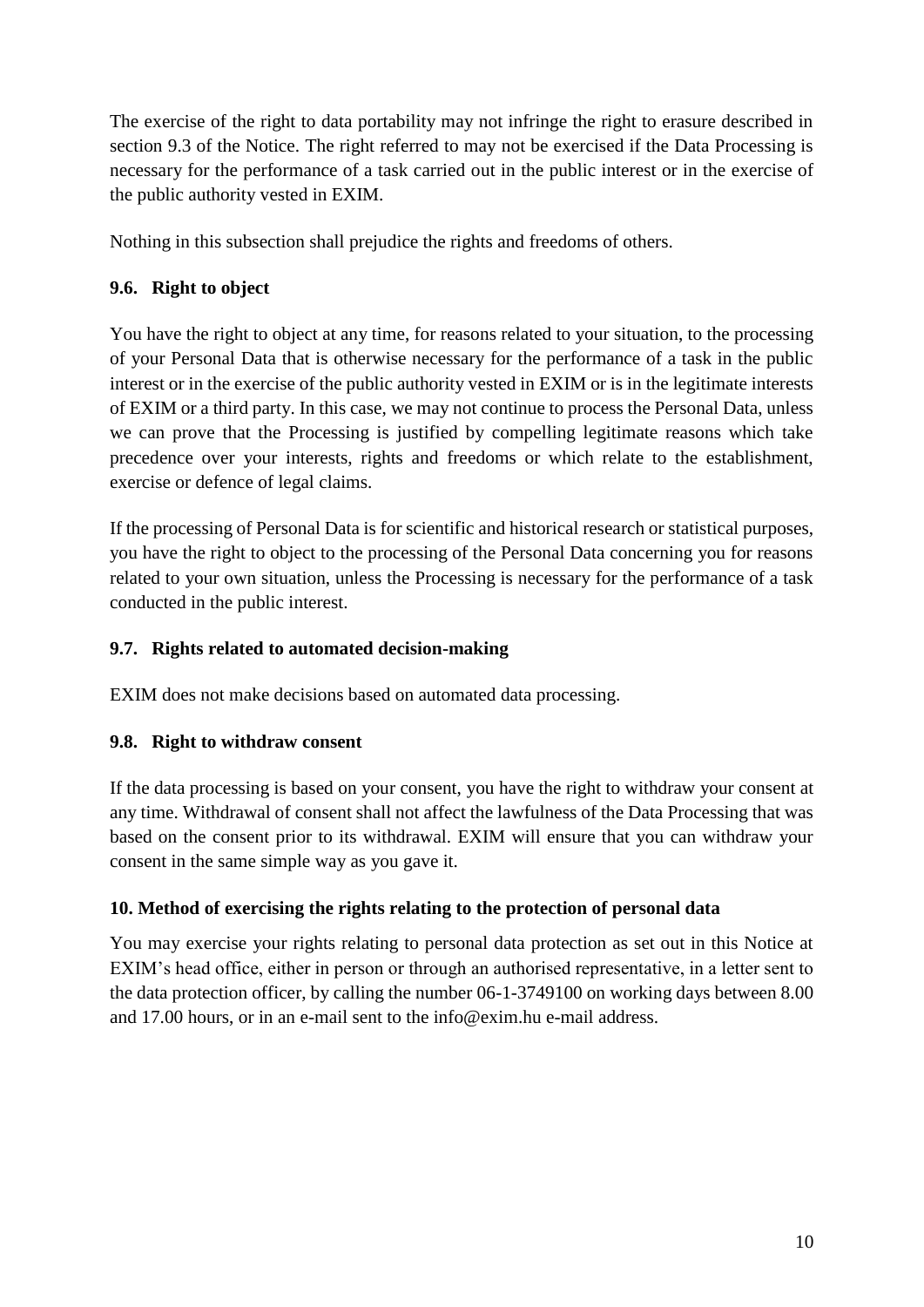### **11. Opportunities for legal remedy**

### **11.1 Submission of a complaint to the supervisory authority**

If you believe that the management of your personal data is in violation of your personal data protection rights, then you have the right to file a complaint at EXIM or directly at the supervisory authority, particularly in the Member State of your habitual residence, workplace or the location of the suspected breach. The supervisory authority currently operating in Hungary is the Hungarian National Authority for Data Protection and Freedom of Information (address: 1055 Budapest, Falk Miksa u. 9-11.; telephone: +36 1 391 1400; email: [ugyfelszolgalat@naih.hu\)](mailto:ugyfelszolgalat@naih.hu).

#### **11.2 Court action**

If the supervisory authority specified in section 11.1 does not deal with the complaint submitted to it as per section 11.1, or fails to inform you, within three months, about the procedural developments related to the complaint or the outcome thereof, or if you believe the controller of your Personal Data is in violation of your data protection rights, you are entitled to take the matter to court.

In this case, the judicial proceedings to be conducted against the supervisory authority must be initiated at the district court or tribunal of your habitual residence.

In the event of a breach of your rights, the court proceedings against EXIM shall also be initiated before the district court or tribunal of your habitual residence.

### **12. Other circumstances**

This Information shall be effective from [DAY] [MONTH] 2022. EXIM is entitled to amend this Notice at any time, of which we will provide you with notification in advance. We will notify our clients about the amendment of the Notice through a notification posted on the www.exim.hu website and in our branch offices at least 15 days before the amendment enters into force.

With regard to other instances of Data Processing that may not be specified in this Notice, the contents of this Notice likewise shall apply with the proviso that, as regards the circumstances of the instances of Data Processing not specified in this Notice, namely the purpose and legal basis of the Data Processing, the sources of the Personal Data, the range of the Personal Data, the duration of the Data Processing, the categories of the Recipients, that there is automated decision-making involved, that compulsory data provision applies, and the possible consequences of non-compliance with this, as well as the fact of joint Data Processing and the essential content of any agreement serving as the basis for such, with respect to the event or circumstance rendering the Data Processing necessary, the form or other declaration template designed by EXIM shall provide information.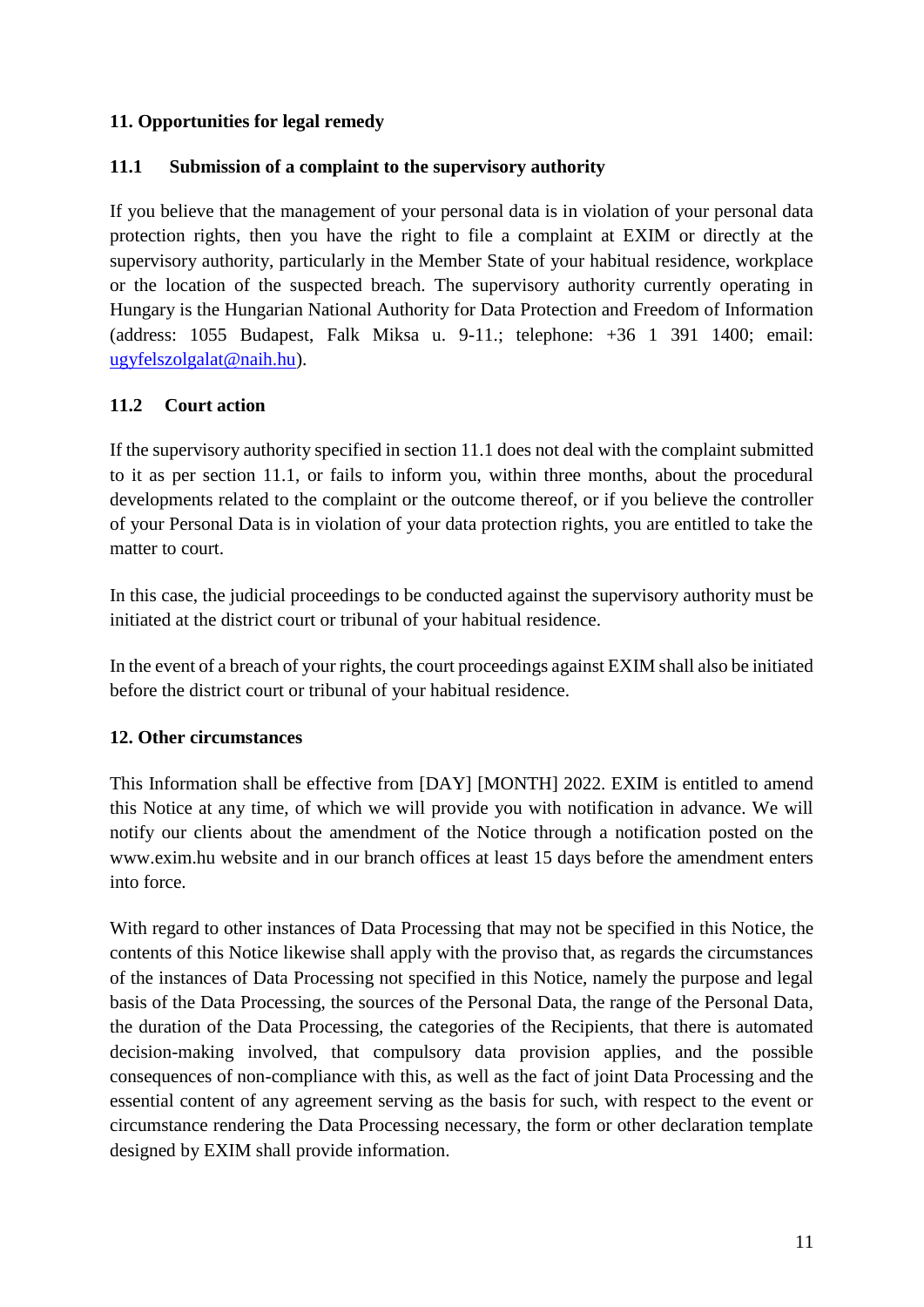**Data Controller or Controller**: the organisation(s) defined in section 1 of the Notice.

**Data Processing or Processing**: any operation or set of operations performed on Personal Data or data files in an automated or non-automated manner.

**Recipient**: the person, public authority or any other body to whom or to which the Personal Data is communicated by the Data Controller, regardless of whether the Recipient is a third party different from than the Data Controller or from the Data Subject. Public authorities that may have access to personal data in the framework of an individual investigation in accordance with EU or Member State law (e.g. in the course of an investigation by the National Bank of Hungary in the exercise of its supervisory powers) are not deemed recipients.

**Data Subject**: the Client with respect to whom the Data Controller processes any information that is classed as Personal Data. An identifiable natural person is one who can be identified, directly or indirectly, in particular by reference to an identifier such as a name, date of birth, online identifier (e.g. IP address) or to one or more factors specific to the physical, physiological, genetic, mental, economic, cultural or social identity of that natural person.

**EXIM Act**: Act XLII of 1994 on Magyar Export-Import Bank Részvénytársaság (Hungarian Export-Import Bank Limited) and Magyar Exporthitel Biztosító Részvénytársaság (Hungarian Export Credit Insurance Limited).

**GDPR**: Regulation (EU) 2016/679 of the European Parliament and of the Council on the protection of individuals with regard to the processing of personal data and on the free movement of such data, and repealing Directive 95/46/EC (General Data Protection Regulation).

**Credit Institutions Act:** Act CCXXXVII of 2013 on Credit Institutions and Financial Enterprises.

**Insurance Act**: Act LXXXVIII of 2014 [o](https://net.jogtar.hu/jogszabaly?docid=A1400088.TV#lbj0id667d)n Insurance Activity.

**AML Act:** Act LIII of 2017 on the Prevention and Combating of Money Laundering and Terrorist Financing.

**Personal Data**: any information pertaining to the Data Subject on the basis of which the Data Subject may be identified in a direct or indirect manner.

**Client:** the foreign or domestic business organisation or sole trader to whom (to which) the Company provides a financial, ancillary financial or investment service within its scope of activity, as well as the business organisation or natural person that provides collateral securing a claim arising from the financial, ancillary financial or investment service for the benefit of the Company. For the purposes of this Notice, a client may also be a supplier of EXIM, or the Aid Recipients or their representatives.

Terms not specifically defined in the Notice have the meanings ascribed to them in the GDPR.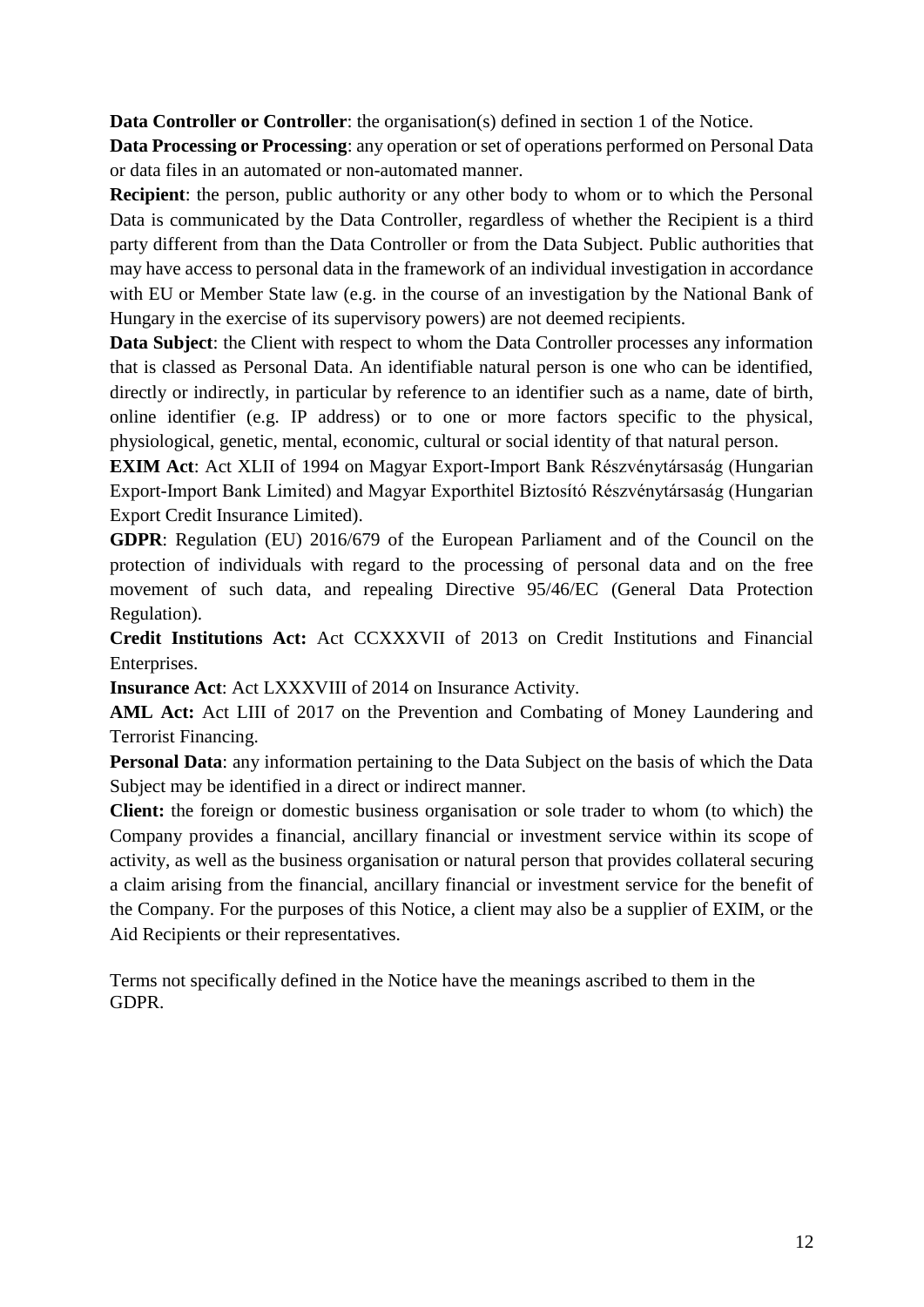## **Annex 1:**

#### **Information on the circumstances of the processing of client data, broken down by the most common data processing purposes**

| $\#$ | <b>Purpose of the</b><br>processing | Origin of the data                                                                                                                                                                                       | Legal basis of the<br>processing                                        | <b>Range of processed</b><br>data                                                                                                                                                                                             | <b>Duration of the</b><br>processing                                   | <b>Recipients</b>                                           | Data transfer<br>to a third<br>country or an<br>international<br>organisation<br>(Yes/No) | Is<br>providing<br>the<br>personal<br>data<br>mandatory<br>by law or<br>under a<br>contract?<br>(Yes/No) | <b>Possible</b><br>consequences<br>of not<br>complying with<br>mandatory<br>data reporting |
|------|-------------------------------------|----------------------------------------------------------------------------------------------------------------------------------------------------------------------------------------------------------|-------------------------------------------------------------------------|-------------------------------------------------------------------------------------------------------------------------------------------------------------------------------------------------------------------------------|------------------------------------------------------------------------|-------------------------------------------------------------|-------------------------------------------------------------------------------------------|----------------------------------------------------------------------------------------------------------|--------------------------------------------------------------------------------------------|
|      | <b>LENDING</b>                      | Checking<br>creditworthiness,<br>preparation and<br>signing of the<br>credit and loan<br>agreements,<br>registration and<br>monitoring of loans<br>disbursed, follow-<br>up, debt collection<br>measures | Required for<br>performance of a<br>contract, GDPR<br>Article $6(1)(b)$ | name, birth name,<br>date of birth, place of<br>birth, mother's birth<br>name, citizenship,<br>type and number of<br>identification<br>documents, home<br>address, mailing<br>address, telephone<br>number, e-mail<br>address | 8 years following<br>termination of<br>the contractual<br>relationship | Debtor, Co-<br>Debtor, Pledgor,<br>Representative,<br>Agent | N <sub>o</sub>                                                                            | <b>No</b>                                                                                                |                                                                                            |
|      | <b>INSURANCE</b>                    | Concluding an<br>insurance contract.<br>amending existing<br>insurance contracts,<br>as well as<br>establishing<br>premiums and<br>claims related to                                                     | Required for<br>performance of a<br>contract, GDPR<br>Article $6(1)(b)$ | name, birth name,<br>date of birth, place of<br>birth, mother's birth<br>name, citizenship,<br>type and number of<br>identification<br>documents, home<br>address                                                             | 8 years following<br>termination of<br>the contractual<br>relationship | Contractor,<br>insured.<br>beneficiary                      | N <sub>o</sub>                                                                            | N <sub>o</sub>                                                                                           |                                                                                            |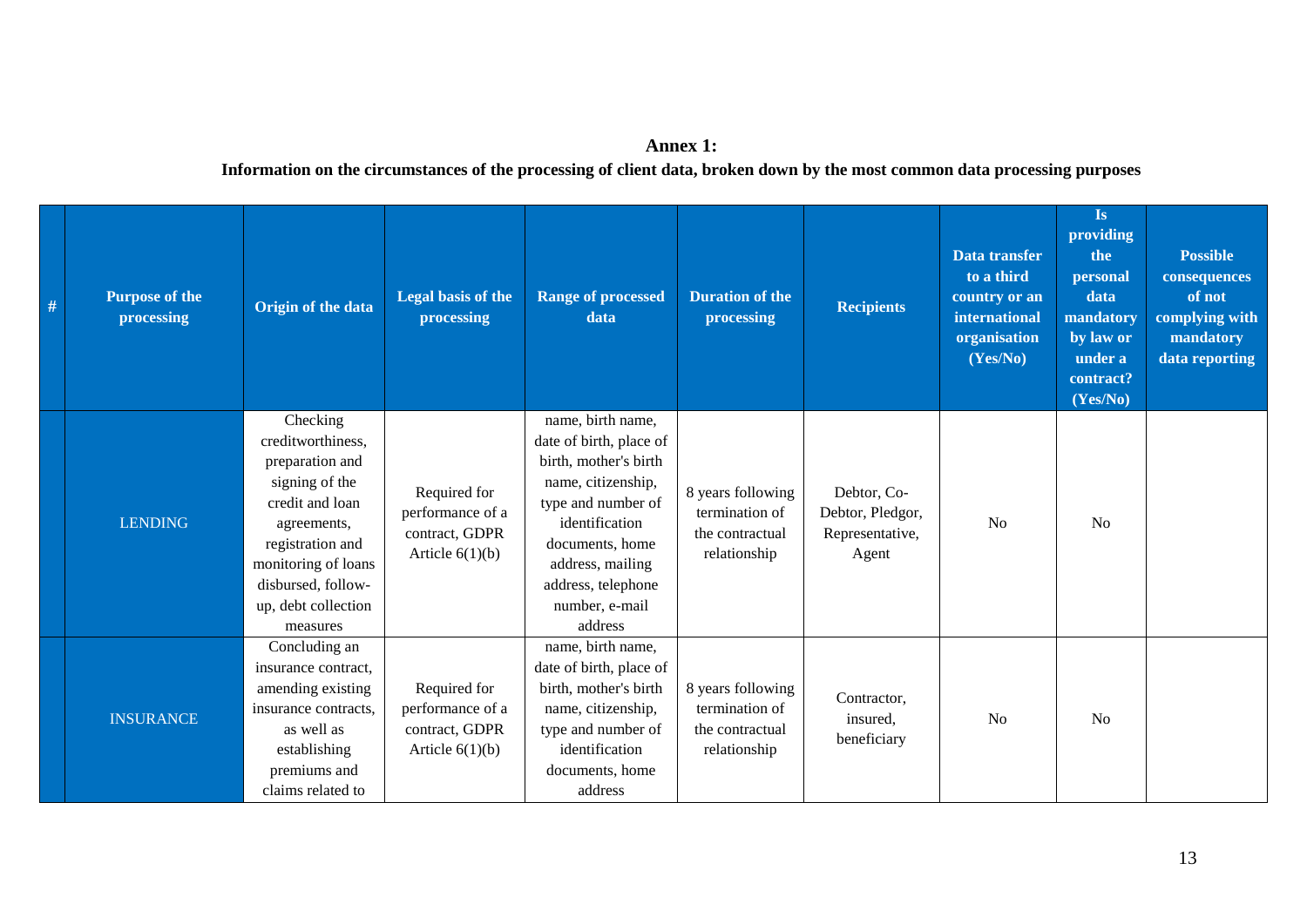|                                                            | insurance contracts,<br>settling claims                                                                                                                                                                                                                                                                                     |                                                                                          |                                                                                                                                                                                                                                       |                                                                        |                                                             |                |                |                               |
|------------------------------------------------------------|-----------------------------------------------------------------------------------------------------------------------------------------------------------------------------------------------------------------------------------------------------------------------------------------------------------------------------|------------------------------------------------------------------------------------------|---------------------------------------------------------------------------------------------------------------------------------------------------------------------------------------------------------------------------------------|------------------------------------------------------------------------|-------------------------------------------------------------|----------------|----------------|-------------------------------|
| <b>CLIENT DUE</b><br><b>DILIGENCE</b>                      | Compliance with<br>the client due<br>diligence obligation<br>required by Act<br>LIII of 2017 on the<br>Prevention and<br>Combating of<br>Money Laundering<br>and Terrorist<br>Financing, as well<br>as compliance with<br>the provisions<br>(transparency)<br>required by Act<br>CXCVI of 2011 on<br><b>National Assets</b> | Required for<br>compliance with<br>legal obligation,<br>Article $6(1)(c)$ of<br>the GDPR | last name and first<br>name, last name and<br>first name at birth,<br>citizenship, place of<br>birth, date of birth,<br>mother's birth name,<br>home address, place<br>of residence, type<br>and number of<br>official identity card, | 8 years following<br>termination of<br>the contractual<br>relationship | Debtor, Co-<br>Debtor, Pledgor,<br>Representative,<br>Agent | N <sub>o</sub> | Yes            | Prohibition of<br>contracting |
| Marketing activity                                         | Contacting existing<br>clients                                                                                                                                                                                                                                                                                              | Required for<br>enforcing a<br>legitimate interest:<br>Article $6(1)(f)$<br><b>GDPR</b>  | name,<br>correspondence<br>address, phone<br>number, email<br>address                                                                                                                                                                 | until revocation<br>of consent                                         | <b>Existing clients</b>                                     | N <sub>o</sub> | N <sub>o</sub> |                               |
| Data processing related<br>to personal customer<br>service | Surveillance of the<br>spaces open for<br>Clients according<br>to Act CXXXIII of<br>2005 on the Rules<br>for Security<br>Services and the<br>Activities of<br>Private<br>Investigators, as<br>well as to protect                                                                                                            | Required for<br>enforcing a<br>legitimate interest:<br>Article $6(1)(f)$<br><b>GDPR</b>  | name, address for<br>correspondence,<br>video recording                                                                                                                                                                               | 60 days from the<br>time the video<br>was recorded                     | People staying in<br>the client reception<br>area           | No             | N <sub>o</sub> |                               |